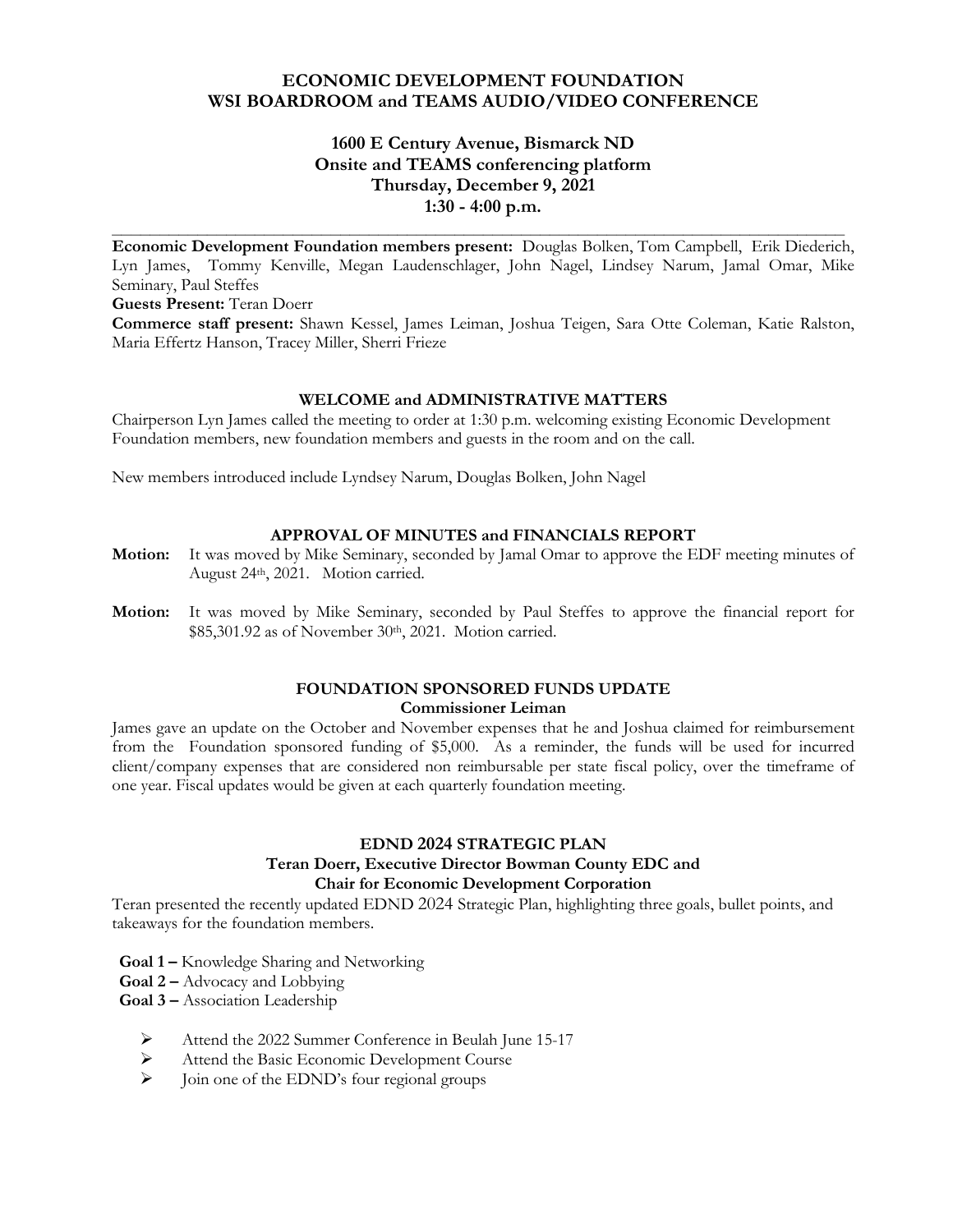#### **EVOLUTION OF MSI Shawn Kessel Maria Effertz Hanson**

- Professionals from 74 MSI communities were surveyed and with great return and strategic meeting with the Governor's office and the MSI strategic team
- Trying to change the image going into 2022 with the 4 pillars and actions items. Will meet with the Governor in January to move forward into the future.

# **Pillar 1 – Smart, Efficient Infrastructure**

- $\triangleright$  Outcome Reduction in property tax burden per capita & increase in density in ND communities.
- **Pillar 2 – 21st Century Workforce**
	- Outcome Increase total number of workforce & decrease in percent of unemployed

## **Pillar 3 – Healthy, Vibrant Communities**

Maintain increasing state population and increase quality of life rankings

## **Pillar 4 – Economic Diversification**

Increase in GDP per capita with a goal of highest GDP per capita in the country

# **DIVISION/DEPARTMENT REPORTS Senior Leadership Team**

## **Maria Effertz – Hanson, Director, Division of Community Services (DCS)**

- Hiring of staff in DCS, needed due to changeover.
- Working to find the best use for the extra COVID federal funds.
- Working with the Community Action Agency and the Department of Human Services to promote the services available for those that needs assistance.
- Managing an EDA grant that will move forward to the next step on building smart communities, planning, build out a strong plan for communities. A staff hire will come with this program.

# **Joshua Teigen – Director, Economic Development & Finance Division (ED&F)**

- Cerilon GTL Phase I & II; a \$6B opportunity for the state. The petrochemical project will be the largest economic impact to the state's history. As the oil and gas ratios continue to increase, the need for natural gas use is of high priority, 1,600 jobs will be needed to construct the facility, over a three-year period.
- A corn wet milling facility has chosen Grand Forks County for a facility, with a construction phase of three years to be running by 2024.
- ADM Soy crushing facility will be built in place of the former Cargill Malt at Spiritwood, with a construction phase of two years to be running by 2023.
- A large Recreational Vehicle (RV) manufacturing facility is coming to Dunseith, ND soon.
- ED&F Division has hired two previous employees from Great River Energy, to be employed as Developers with the division.
- The hire of a 4th Developer will happen soon within the division.
- The LIFT program has used \$8M of the \$15M allocated for this biennium.

# **Sara Otte Coleman – Director, Tourism Division**

- Tourism does all marketing for all Commerce division as well as the brand marketing for all state agencies.
- Q3 Statewide Tourism updates were given.
- Theodore Roosevelt National Park was up 51% higher than 2020 and 17% higher than 2019
- Hotel occupancy rose 5% for a YTD percentage of 48.1%.
- Web traffic was up 21.8% vs. last year, with 93% of visitors being first time visitors.
- Interaction with advertising on digital campaigns were 19 million video completions.
- The newly targeted market of Denver, a potential recruitment of alumni, to the "Avoid the Crowds" campaign, resulted in website traffic increase of 141% from the Denver area.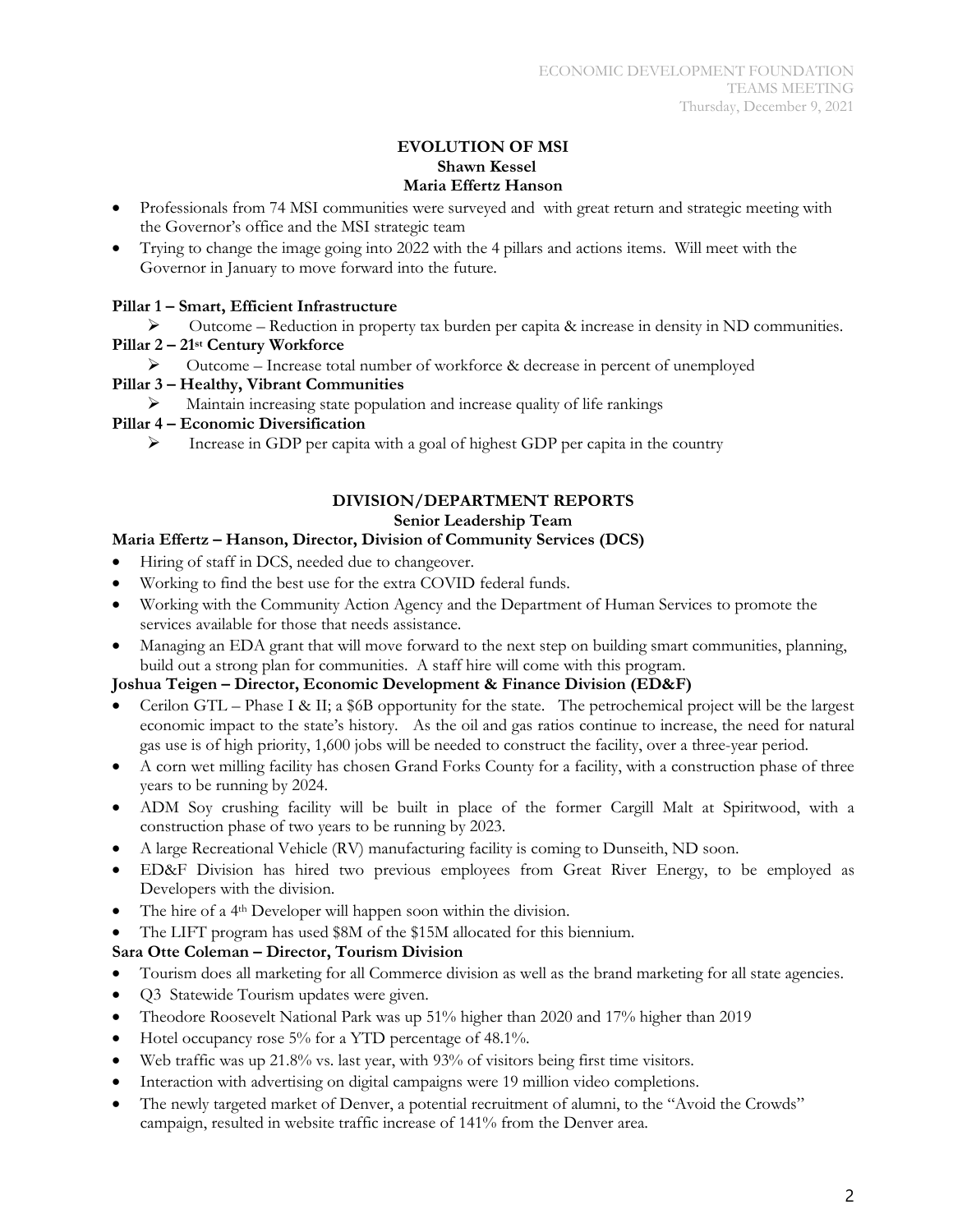#### **Katie Ralston – Director, Workforce Division**

- Workforce has three people on the team, AmeriCorps, Work based learning initiatives, ND Relocate Service.
- Adding a Deputy Director
- Adding one temporary employee to help with ARPA dollars.
- \$20M awarded for dedicated workforce initiatives
	- o Regional workforce impact program \$15M; 4:1 match
	- o Technical Skills Grant \$5M; modifications to the grant can be made, compared to the previous awarded grant.
- North Dakota, one of six states, was accepted into the National Governor' Association (NGA). A team of five will work with NGA, along with subject matter experts to develop a comprehensive state plan to help adults to develop foundational digital literacy skills needed in their jobs. Thirty percent of unemployed adult don't have those foundational skills to employ the 70% of open jobs now.
- AmeriCorps program has been leveraged more lately, as the new American community is getting connected with jobs in ND. Commerce has partnered with United Way/Cass Clay and Fargo/West Fargo area to provide English language training and connecting with job opportunities.
- Contract with RoleCall, a talent attraction company that has developed a mechanism to track leads. Working to get ND in the national outlet. Engaging with people to reach out and learn what they are looking for in job interests. Connecting with community champions and finding the right fit and the community people are looking for. Plan to be implemented in the spring.
- Four WDC subcommittees have been meeting monthly all year, collecting recommendations for legislative session in 2023.

## **Shawn Kessel – Chief Operating Office, Commerce**

- Commerce is made up of four legislatively mandated divisions and two administrative departments. A new department was added; Strategy and Transformation Department, directed by Cortnee Jensen. This newly organized department also combines the Research Department.
- In 2017-2019; Commerce staffed 70 full time employees and had a budget of \$100M.
- In 2020-2021; Commerce staffed 60 full time employees and had a budget of \$300M.
- Three temporary staff members will be added in 2022 in the areas of fiscal and workforce.
- Working with ND Information Technology Department on artificial intelligence to minimize the digitizing process that was created when staff went to remote working in 2019.

## **COMMERCE 2030 STRATEGY & VOLUNTEERS James Leiman**

James talked about the need to look at how we attract, recruit, and retain workforce. The MSI 2.0 refresh, how those outcomes are driven by operational divisions in commerce and how to market the state, with jobs and workforce. The investments being made today, are the foundations for 2030, carbon neutrality, workforce, development, marketing campaign, robust communities where families want to live, work, and play.

James explained that he would like to hear from the foundation on policy changes they believe need to be addressed, that could reshape Commerce and build a better agency.

> $\triangleright$  Katie mentioned she will provide labor data from job service that may show more granularity for workforce sector attraction.